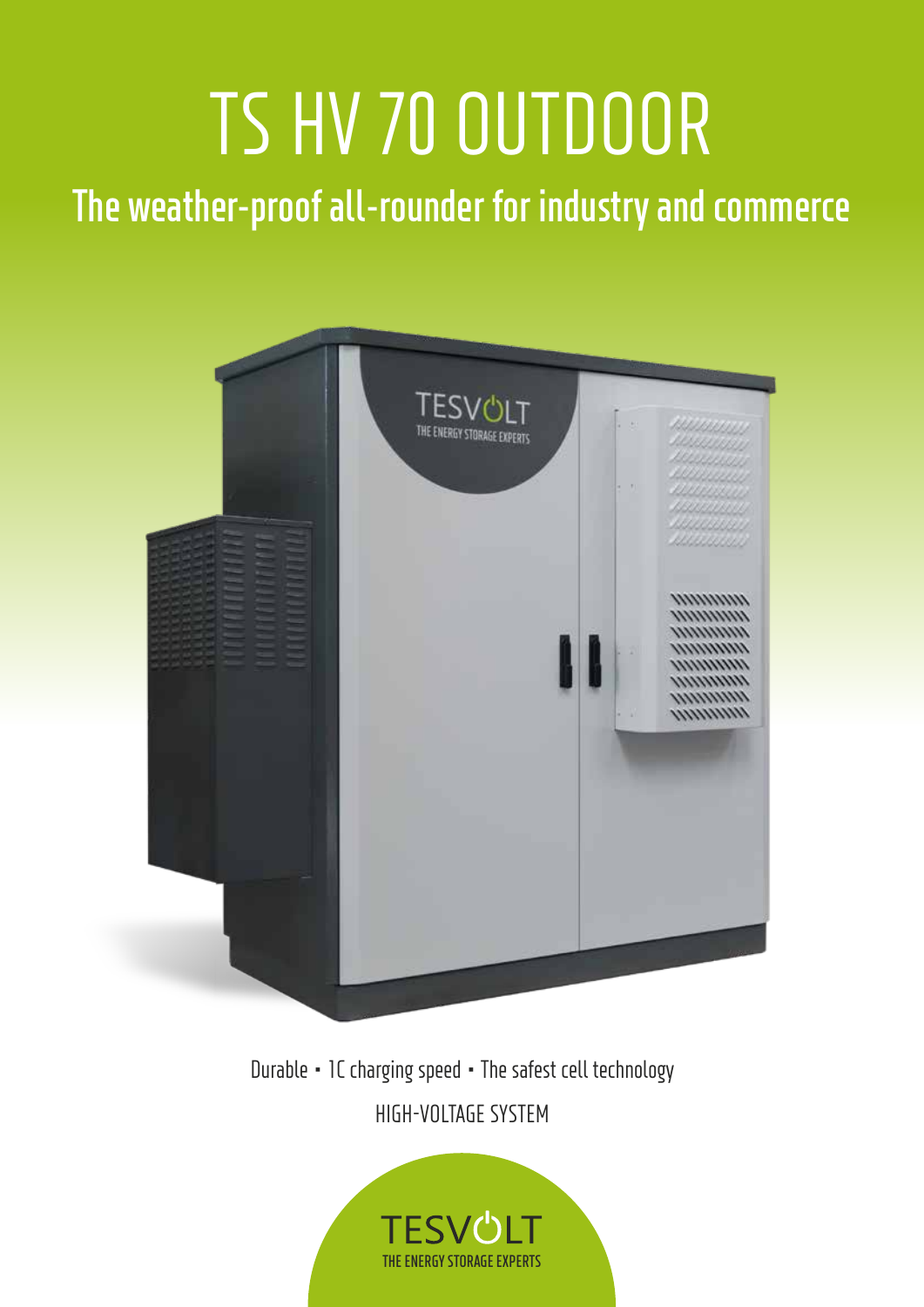# WE HAVE A "THEN" FOR ANY "WHEN".

## **Our battery storage system can be optimally adapted to suit every application.**

Whether to increase self consumption or to cut peak loads, on- or off-grid to optimise diesel hybrid systems, whether in the desert or the Arctic circle – with the *TESVOLT TS HV 70 storage system*, TESVOLT offers a technical storage solution for any application. Its advanced, cost-optimised design makes for unbeatable efficiency – without sacrificing quality or performance.

It is extremely robust and is therefore well-suited to the hardest tasks. Thanks to high-quality battery cells from the automobile industry and innovative technologies, such as the *Active Battery Optimizer*, our *TESVOLT TS HV 70 outdoor storage system* is one of the most efficient and durable products on the market.

#### **Maximum safety**

Prismatic battery cells are incredibly durable, safe and powerful, particularly in comparison to round cells. TESVOLT uses cells from Samsung SDI and offers a 10-year performance warranty on the entire storage system.

#### **Robust and durable**

Thanks to the robust double-walled aluminium casing, the storage system offers the highest level of impact protection, IK 10. Battery cells and battery management are built to last an outstanding 8,000 cycles or offer a 30-year lifespan.

#### **Perfectly adaptable**

Two different cooling concepts and additional optional features guarantee that the system can adapt perfectly to the operating conditions. This means you invest only in the features you need.

#### **High-performance without compromise**

*TS HV 70 Outdoor storage systems* can store energy very quickly, and release it again just as quickly. With a continuous power rating of 1C the storage system is optimised for professional use in commercial applications, agriculture and industry.

#### **Flexibility now and in the future**

Our *TS HV 70 Outdoor storage systems* do not only offer flexible configuration options at the moment of purchase – thanks to the innovative *Active Battery Optimizer* technology, the battery modules can also be expanded or exchanged even years later.

### **SETIIP**

The *TS HV 70 Outdoor storage system* is designed to be completely modular, from the prismatic battery cells to the outdoor rack. It is therefore easily customised and extremely efficient, thanks to its long service life.



#### **Battery storage system**



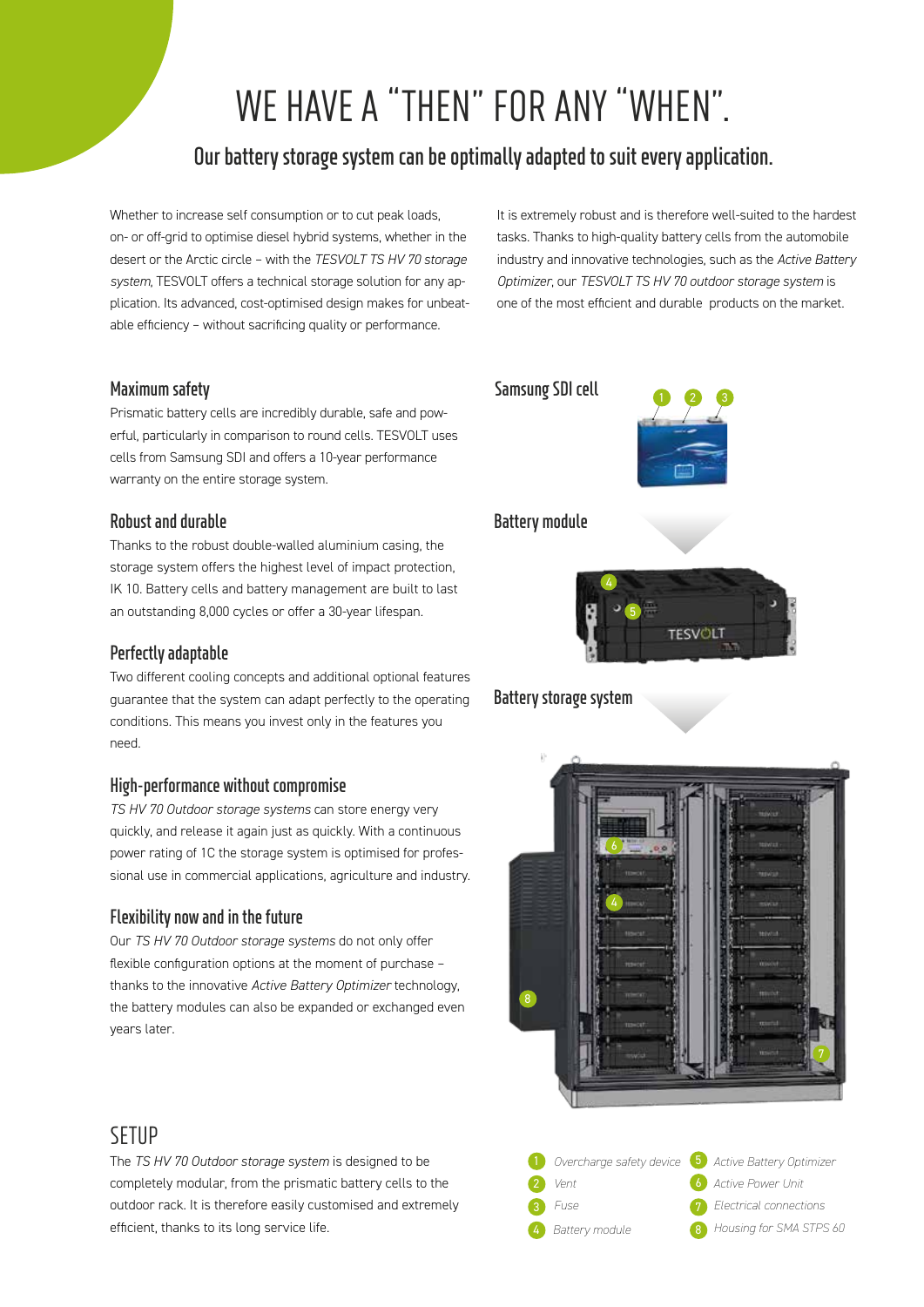# SYSTEM SETUP



# APPLICATIONS

- **Charging infrastructure**  solve the problems of the future and combine the applications of peak shaving, self-consumption and grid services
- **Diesel hybrid optimisation** diesel hybrid systems can be optimised for consumption with this system
- **Peak load shifting** cut your peaks in consumption and save money by reducing the size of the mains connection
- **Increase self consumption** use more of the power you have generated
- **Ancillary services** manage frequency, effective and reactive power, and balance grid fluctuations



# INSTALLATION



# TECHNICAL DATA FOR OUTDOOR RACK COOLING VARIANTS

| Model   | Cooling method | Min temp. (ambient) | Max temp. (ambient) | Corrosive atmosphere |
|---------|----------------|---------------------|---------------------|----------------------|
| Medium  | closed system  | -28°C               | 40°C                | ves                  |
| Premium | closed system  | -33°C               | 55°C                | ves                  |